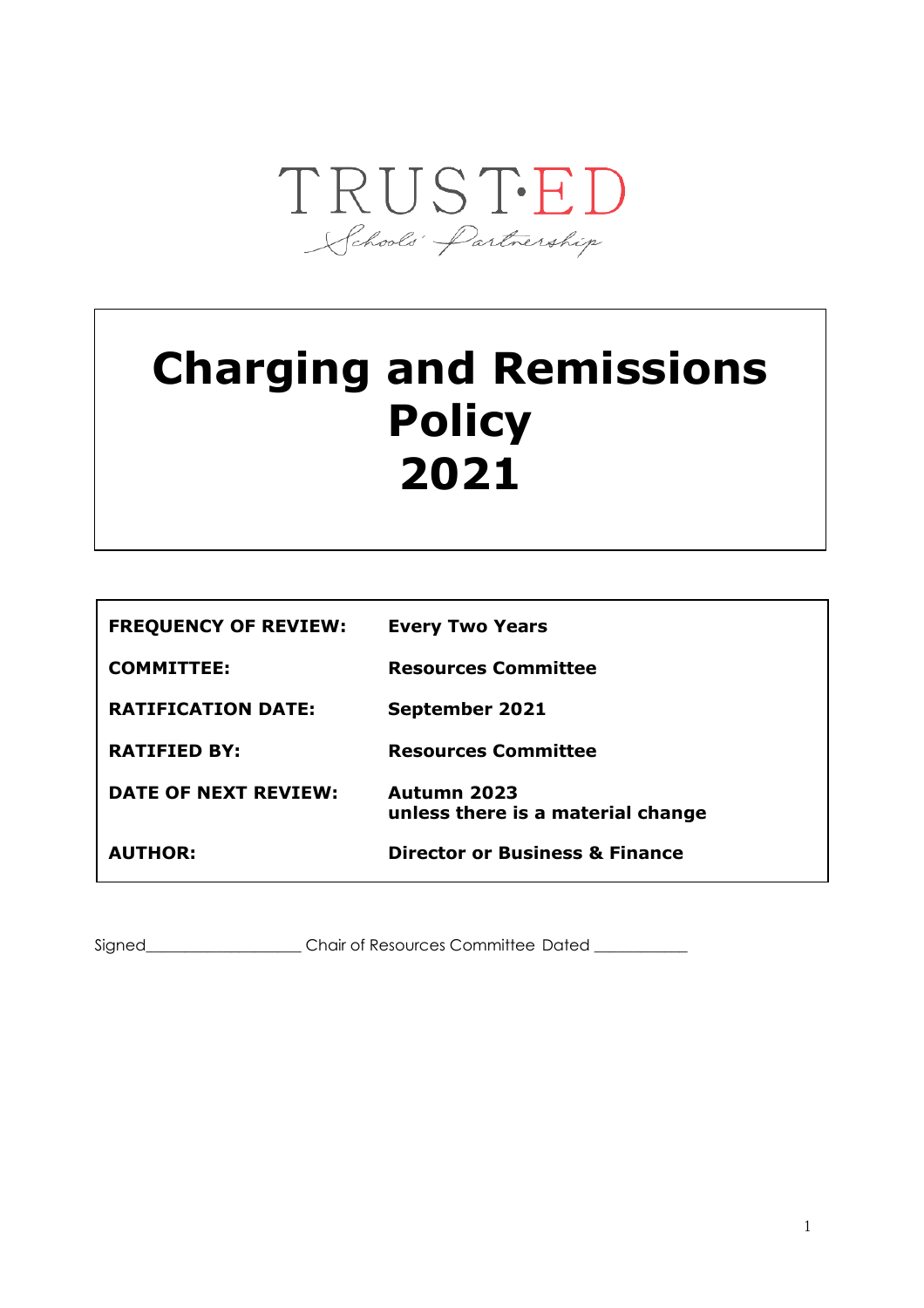## **Aims**

The Trust recognises the valuable contribution that the wide range of additional activities, including trips, clubs and residential experiences can make towards pupils' education. The Trust aims to promote and provide such activities both as part of a broad and balanced curriculum for the pupils of the schools and as additional optional activities.

In overview, no charges will be made for Education provided during school hours or outside school hours if it is part of the National Curriculum or part of the school's basic curriculum for religious education. However, whenever activities, including educational visits are undertaken, and the individual school is unable to fully fund such activities, it is intended that voluntary contributions will be invited from parents.

This policy aims to set out

- robust, clear processes in place for charging and remissions
- the types of activity that can be charged for and when charges will be made.

#### **Legislation and guidance**

This policy is based on advice from the Department for Education (DfE) on charging for school activities and the Education Act 1996, sections 449-462 of which set out the law on charging for school in England. Academies are required to comply with this Act through their funding agreements.

This policy complies with our funding agreement and articles of association.

## **Definitions**

- Charge: a fee payable for specifically defined activities
- Remission: the cancellation of a charge which would normally be payable

## **Roles and responsibilities**

#### **The Trust Board**

The Trust Board has overall responsibility for approving the charging and remissions policy, but can delegate this to a committee, an individual Trustee or the Headteacher.

- The Trust Board also has overall responsibility for monitoring the implementation of this policy.
- Responsibility for approving the charging and remissions policy has been delegated to the Chair of the Trust Board and the Chief Education Officer.
- Monitoring the implementation of this policy has been delegated to the Resources Committee.

## **Headteachers and Executive Headteachers**

Headteachers: For the purposes of this document, 'Headteacher' includes Executive Head, Headteacher and Principal. The Headteacher is responsible for ensuring staff are familiar with the charging and remissions policy, and that it is applied consistently.

The Chief Education Officer and Headteachers are responsible for ensuring staff are familiar with the charging and remissions policy, and that it is being applied consistently.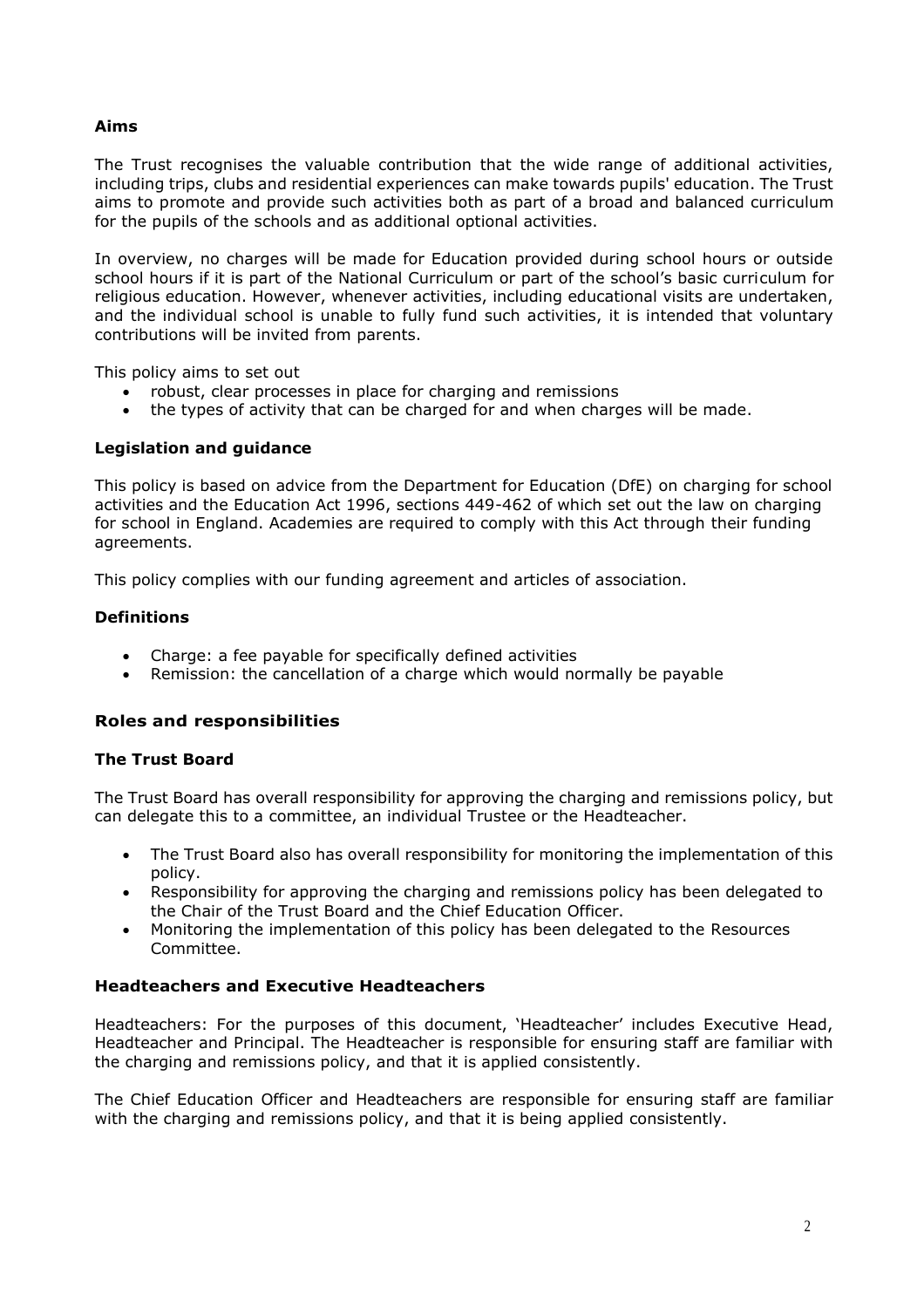# **Staff**

Staff are responsible for:

- a) Implementing the charging and remissions policy consistently
- b) Notifying the Headteacher of any specific circumstances which they are unsure about or where they are not certain if the policy applies.

The school will provide staff with appropriate training in relation to this policy and its implementation.

## **Parents**

Parents are expected to notify staff or the Headteacher of any concerns or queries regarding the charging and remissions policy.

## **Where charges cannot be made**

Below we set out what we cannot charge for:

#### **Education**

- a. Admission applications
- b. Education provided during school hours (including the supply of any materials, books, instruments or other equipment)
- c. Education provided outside school hours if it is part of:
	- The national curriculum
		- A syllabus for a prescribed public examination that the pupil is being prepared for at the school
		- Religious education
- d. Instrumental or vocal tuition, for pupils learning individually or in groups, unless the tuition is provided at the request of the pupil's parent
- e. Entry for a prescribed public examination if the pupil has been prepared for it at the school
- f. Examination re-sit(s) if the pupil is being prepared for the re-sit(s) at the school

## **Transport**

- a. Transporting registered pupils to or from the school premises, where the local authority has a statutory obligation to provide transport
- b. Transporting registered pupils to other premises where the governing board or local authority has arranged for pupils to be educated
- c. Transport that enables a pupil to meet an examination requirement when he or she has been prepared for that examination at the school.
- d. Transport provided in connection with an educational visit.

## **Residential visits**

- a. Education provided on any visit that takes place during school hours.
- b. Education provided on any visit that takes place outside school hours if it is part of:
	- The national curriculum
	- A syllabus for a prescribed public examination that the pupil is  $p = being$ prepared for at the school.
	- Religious education
	- Supply teachers to cover those teachers who are absent from school accompanying pupils on a residential visit.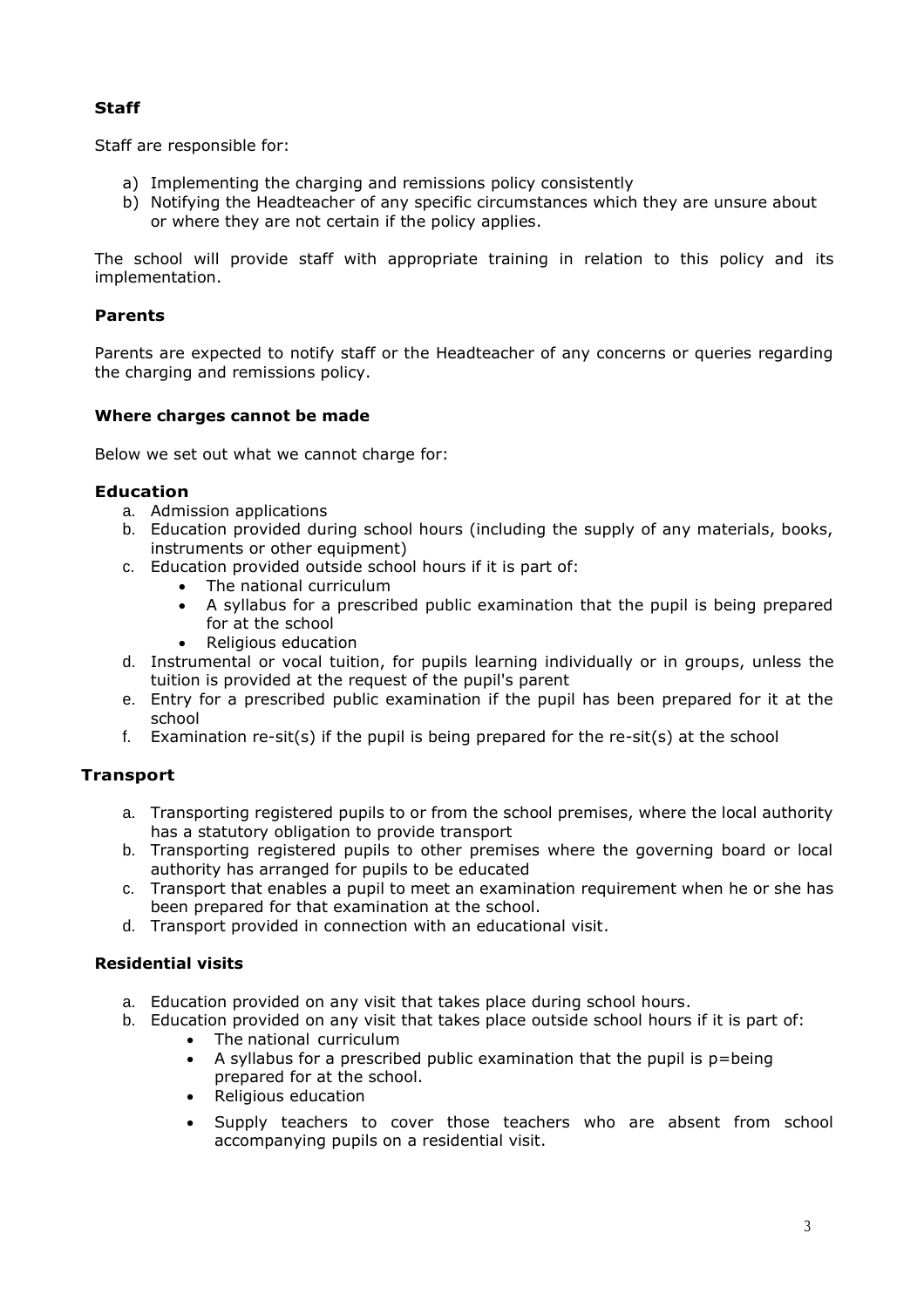## **Where charges can be made**

Below we set out what we can charge for:

## **Education**

- a. Any materials, books, instruments or equipment, where the child's parent wishes him or her to own them
- b. Optional extras (see below)
- c. Music and vocal tuition, in limited circumstances
- d. Certain early years provision
- e. Community facilities

## **Optional extras**

We are able to charge for activities known as 'optional extras'. In these cases, schools can charge for providing materials, books, instruments or equipment. The following are optional extras:

- a) Education provided outside of school time that is not part of:
	- The national curriculum
	- A syllabus for a prescribed public examination that the pupil is being prepared for atthe school
	- Religious education
- b) Examination entry fee(s) if the registered pupil has not been prepared for the examination(s) at the school
- c) Transport (other than transport that is required to take the pupil to school or to other premises where the local authority or governing body has arranged for the pupil to be provided with education)
- d) Board and lodging for a pupil on a residential visit
- e) Extended day services offered to pupils (such as breakfast clubs, after-school clubs, tea and supervised homework sessions)
- f) Use of community facilities such as sports pitches, halls. (see Trust Lettings Policy).
- g) Additional nursery sessions over and above the free entitlement provided by the school. The Trust undertakes that all schools' charges for additional hours above any entitlement hours will be charged at the hourly rate determined by the local authority.
- h) Individual school Governing Bodies may determine if Remissions will apply for parents in receipt of Eligible Benefits and must publish this information on their websites. Charges will be reviewed in June each year for the following academic year and may be subject to revision provided one month's notice is given.

## **Calculating the Cost of Optional Extras**

In calculating the cost of optional extras an amount may be included in relation to:

- a) any materials, books, instruments, or equipment provided in connection with theoptional extra;
- b) the cost of buildings and accommodation;
- c) transport provided in school hours to carry pupils between the school and an activity
- d) non-teaching staff;
- e) teaching staff engaged under contracts for services purely to provide an optional extra,this includes supply teachers engaged specifically to provide the optional extra; Note: Ifpart of the activity takes place during school hours, no charge can be made for alternative provision for non-participants –for example,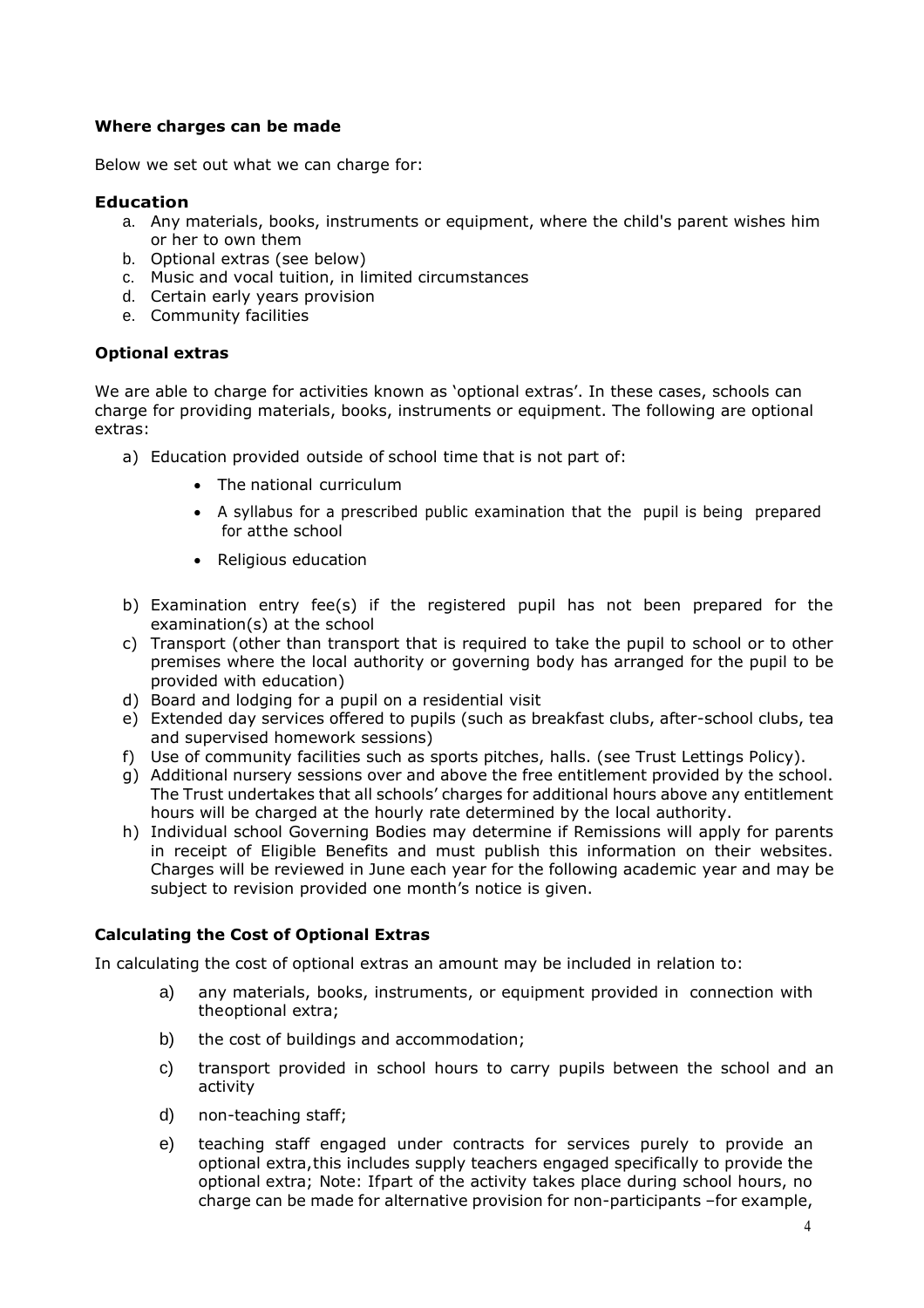a school cannot charge for supply teachers needed to cover teachers on a residential trip.

- f) the cost, or an appropriate proportion of the costs, for teaching staff employed to providetuition in playing a musical instrument, or vocal tuition, where the tuition is an optional extra.
- g) For regular activities such as wrap around care, the charges for each activity will be determined by the Local Governing Body and reviewed in June each year. Parents mustbe informed of the charges for the coming year in July each year.
- h) Parental agreement is necessary for the provision of an optional extra which is to be chargedfor.
- i) Any charge made in respect of individual pupils will not be greater than the actual cost of providing the optional extra activity, divided equally by the number of pupils participating. Thevalue of the voluntary contribution may not include a surcharge to cover for those parents who do not pay
- j) In cases where a proportion of the activity takes place during school hours, the charge cannotinclude the cost of alternative provision for those pupils who do not wish to participate.
- k) Any charge must not include an element of subsidy for any other pupils who wish to take part inthe activity but whose parents are unwilling or unable to pay the full charge.
- l) If part of the activity takes place during school hours, no charge can be made for alternative provision for non-participants –for example, a school cannot charge for supply teachers needed to cover teachers on a residential trip.

#### **Music tuition**

#### **Schools can charge for vocal or instrumental tuition provided either individually**

Schools can charge for vocal or instrumental tuition provided either individually or to groups of pupils, provided that the tuition is provided at the request of the pupil's parent.

Charges may not exceed the cost of the provision, including the cost of the staff giving the tuition.

Charges cannot be made:

- a) If the teaching is an essential part of the national curriculum.
- b) If the teaching is provided under the first access to the Key Stage 2 instrumental and vocaltuition programme.
- c) For a pupil who is looked after by a local authority.

#### **Residential visits**

We will charge for board, lodging and travel on residential visits, but the charge must not exceed the actual cost.

#### **Voluntary contributions**

As an exception to the requirements set out in section 5 of this policy, the school is able to ask for voluntary contributions from parents to fund activities during school hours which would not otherwise be possible.

Some activities for which the school may ask parents for voluntary contributions include: e.g. theatre visits, school trips, sports/games activities and university visits.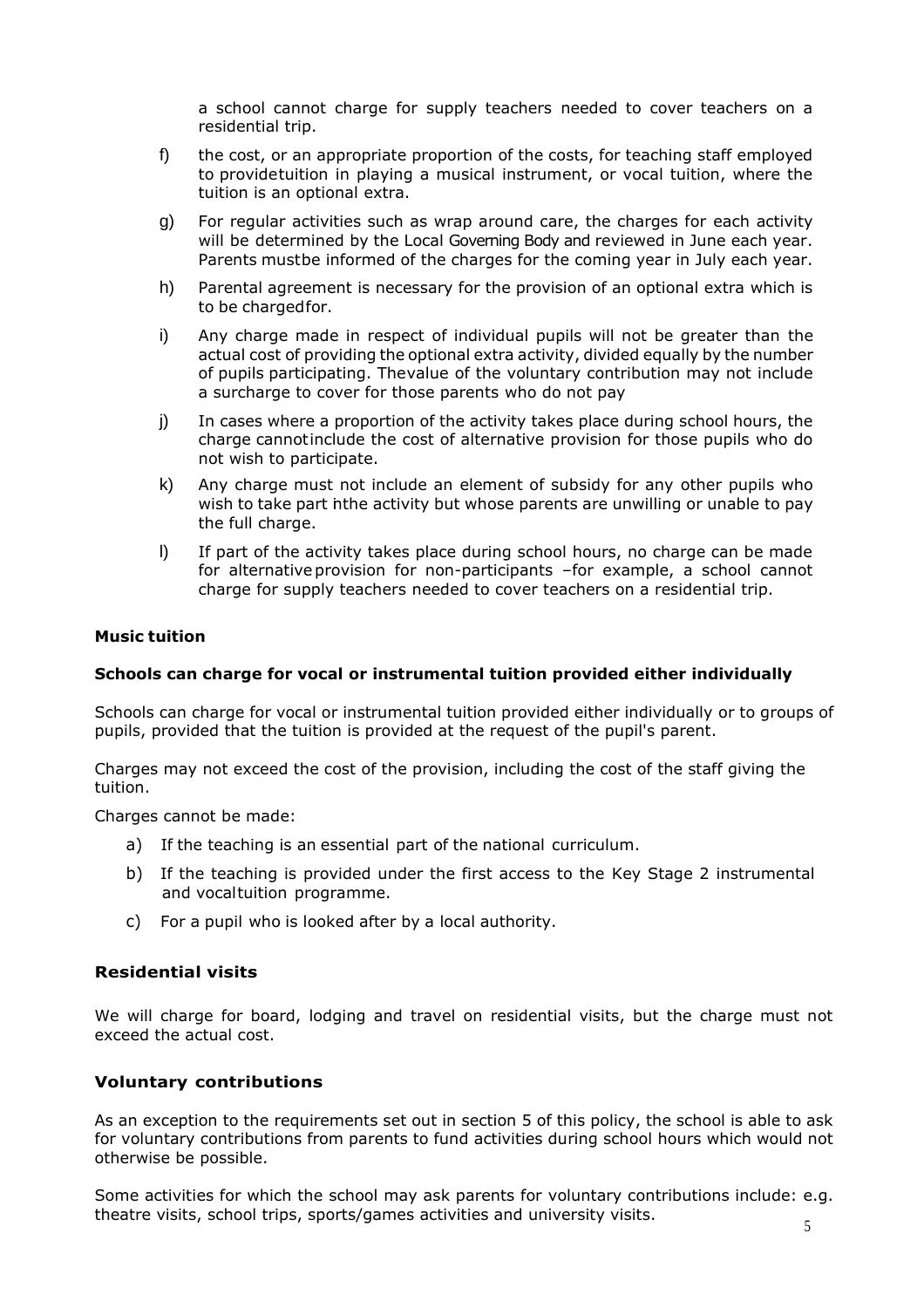There is no obligation for parents to make any contribution, and no child will be excluded from an activity if their parents are unwilling or unable to pay.

If the school is unable to raise enough funds for an activity or visit, then it will be cancelled.

## **Before and/or after School Care**

Charges will be made for any childcare services offered to pupils before school, after school and during school holidays, with the level of fees and any remissions to be set and reviewed regularly by the Trust Board or individual service provider e.g. Breakfast Club and After School Club.

# **School Milk Scheme**

Up to one third of a pint of milk is available to all children free of charge, regardless of their family circumstances up to the age of 5.

Children who have reached the age of 5 and have not yet reached the age of 19 can continue to receive free school milk if their family is in receipt of free school meals.

Following changes in legislation in 2015 regarding the availability of milk at school, all infant children who are entitled to a free school meal under the Universal Free School Meals Scheme can also now choose milk with a fat content of no more than 1.8% as part of their free meal at lunchtime. All children not eligible for free school meals can also choose to drink milk as part of the school dinner that parents pay for.

#### **Damage to Property and Breakages**

Where a pupil/student's behaviour results in damage to school property or equipment, parents may be asked to pay for the necessary repair or replacement. Each incident will be dealt with on its own merit and at the school's discretion.

This does not in any way detract from the teaching staff's duty to brief pupils thoroughly and to manage a calm and safe working environment for the pupils.

## **Debt Recovery/Owed Monies**

The Trust Board authorise the school to take all reasonable measures to collect debts as part of its management of public funds. In doing so, it will observe the relevant financial regulations and any other legal requirements.

Where the school incurs material additional costs in recovering an outstanding debt then the school may decide to seek to recover such costs from the debtor. The debtor will be formally advised in writing that they will be required to pay the additional costs incurred by the school in recovering the debt.

If a response or payment is not received within a reasonable time, the Trust may seek to refer the matter to a Debt Recovery Agency who will take action to recover the funds. All costs will be claimed against the parent/carer. The agency's commission may be as high as 20% and additional set up and collection fees will also be claimed.